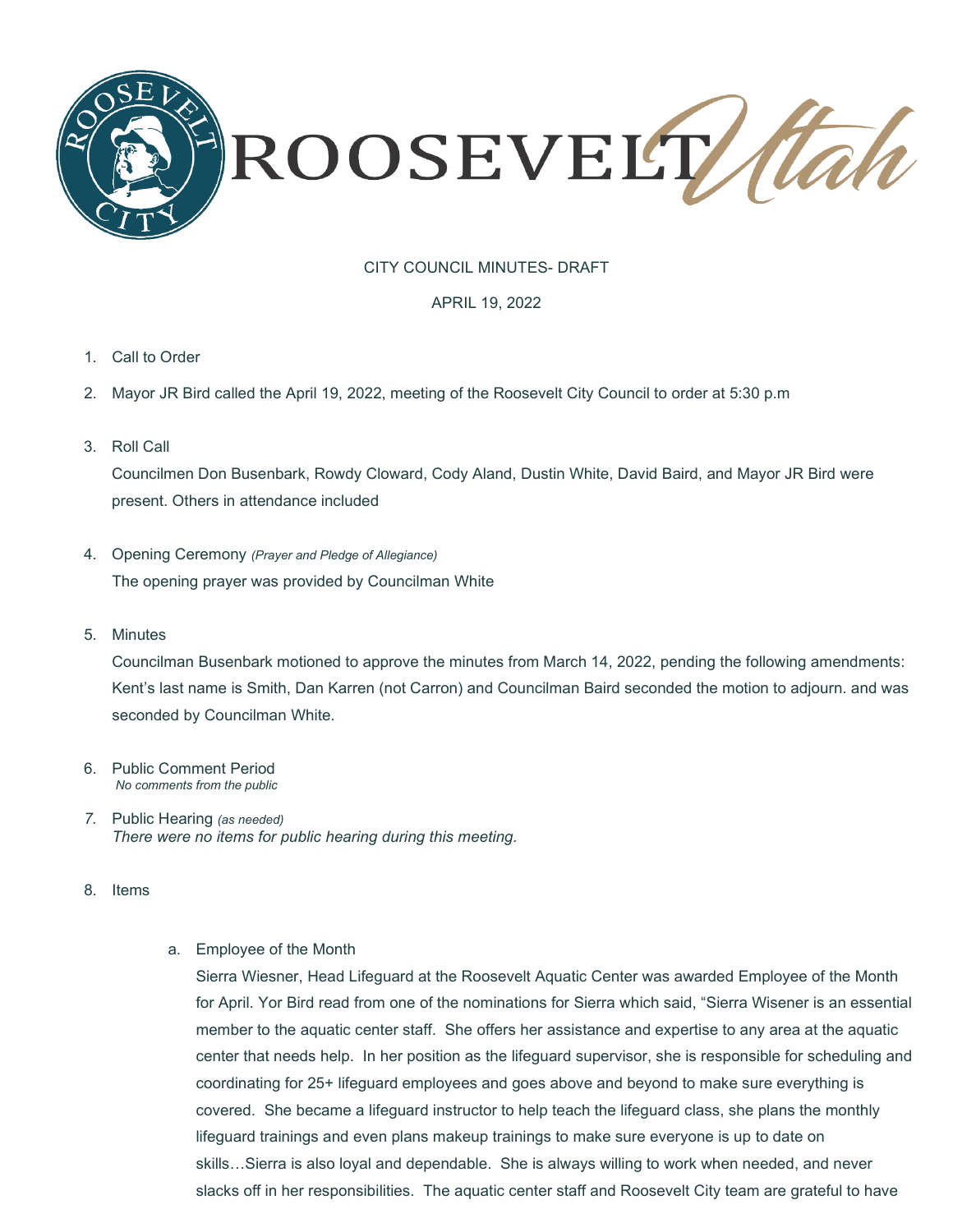such an outstanding employee working in our city and the community should know how lucky we are to have her here."

#### b. Altamont Energy Agreement Approval

Water Source Director, Ryan Clayburn presented the Altamont Energy Agreement with the recommendation that the Roosevelt City Council review and approve the agreement. Mr. Clayburn presented the following background information; Altamont Energy has requested a water connection to purchase water located north of Roosevelt City located at 500 North State. The request has been reviewed and approved by Roosevelt City staff. Altamont Energy is utilizing the water for frac and industrial use. The Water Purchase Agreement (Water Rates and Volume) is also the same as XCL Resources Agreement for the water they purchase south of Roosevelt City. Councilman Busenbark asked Mr. Clayburn if the City Water department is comfortable with the amount of water they are asking for, Mr. Clayburn confirmed that it was not an issue saying that there are two different zones and sources for this and the already established contract so there are no concerns regarding flow. Mr. Clayburn further clarified that Altamont wants to use as much flow back and wastewater as possible. Councilman Busenbark motioned to approve the signing of the agreement and was seconded by Councilman Aland. Those voting aye were Councilmen Busenbark, Cloward, Aland, White, and Mayor Bird. Councilman Baird recused himself from the vote. The motion passed, approving the contract.

### c. Roosevelt Flag Hill Discussion

Members of the public have approached the mayor about getting a large American flag for Roosevelt, like the one flying in Duchesne. Requesters were under the impression that the flag had been donated Richard Ross thought he might be able to fundraise for this sort of project. Roosevelt city owns property just above Jones and DeMille, provided it would be acceptable for air traffic that might be a good place to do it. It was requested that Council approve fundraising action to see if we could raise the estimated \$71,650 that the flag might cost. Councilman Busenbark Motioned to approve seeking funding and perusing the flag project seconded by Baird. All councilmen voted aye, and the motion passed unanimously.

### d. Nature Park Contract Approval with Sunrise Engineering

Jason Blankenagel from Sunrise Engineering presented the Nature Park Contract with Sunrise Engineering to City Council with the recommendation that Council review and approve the contract regarding engineering work on the Cottonwood Creek Trail and Nature Park. Mr. Clayburn explained that Sunrise has been helping in the earlier stages of this project and in order to proceed, the City would need further engineering services to accomplish the timeline goals and milestones. It was noted that the contract includes bridge building, landowner coordination and easements for extending legs of the trail and additional services if we move on to phase two. The contract is not just to pay for work that has already been done, but to complete phase one of the project. The funds for the \$40,000 in engineering fees for phase would come from grants already already obtained for the project. Councilman Cloward motioned to approve the contract between Roosevelt City and Sunrise Engineering and was seconded by Councilman White. All councilmen voted aye, and the motion passed unanimously.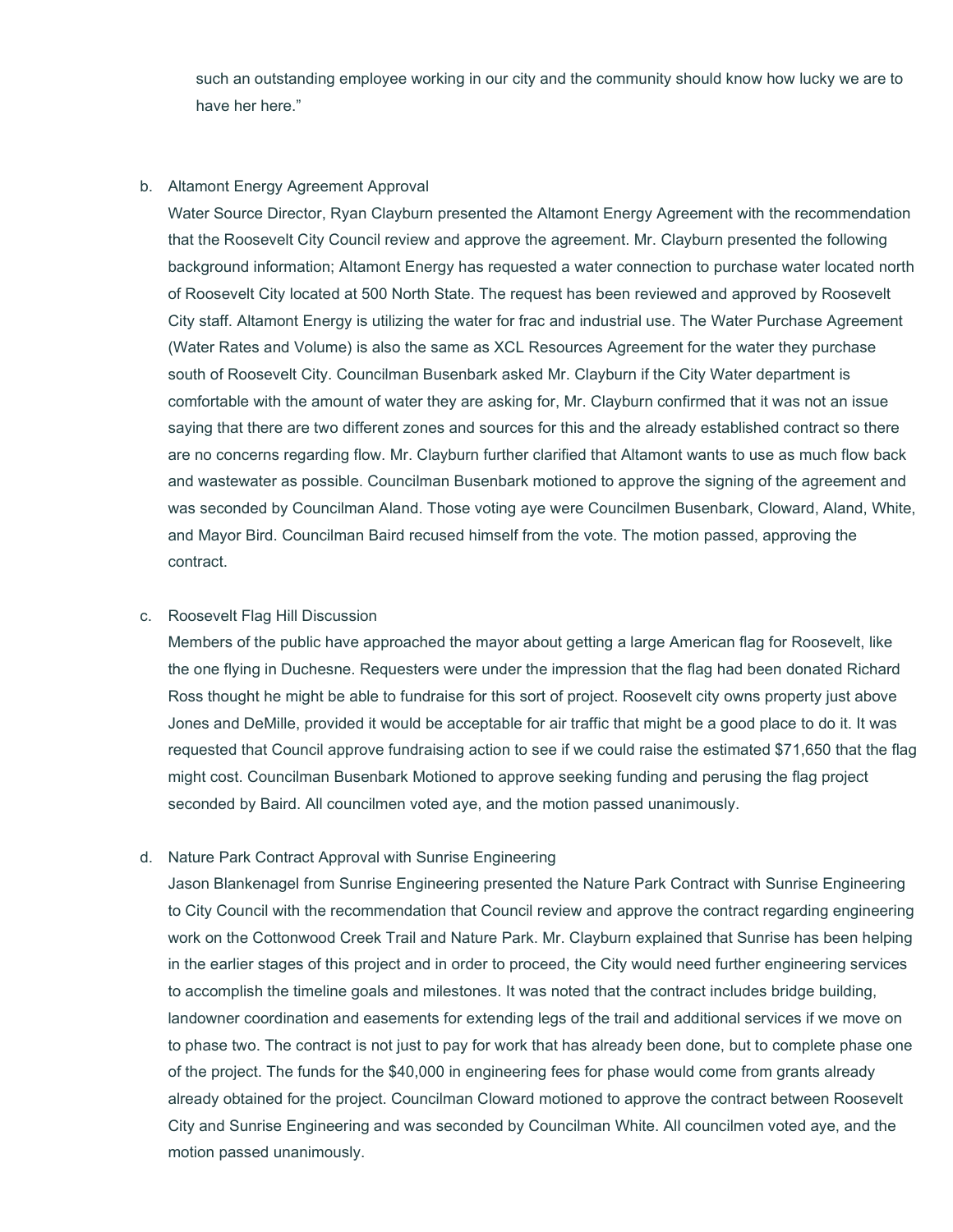# e. City Flower Maintenance Contract Approval

Public Works Director, Kirby Wolfinjer addressed Council regarding the Request for Proposals for Roosevelt City Flower Care, which was published last month, and his recommendation that Council approve the proposal provided by Michelle Mitchell. Ms. Mitchell has proposed to maintain, as per the requirements put forth in the RFP, the Roosevelt City flowers for the sum of \$975.00 per month. In previous contractual agreements for this work the City has paid \$2,490 per month. Councilman Busenbark motioned to approve the flower care proposal and the signing of a contract drafted on the terms of the proposal and the RFP, pending legal counsel review, and was seconded by Councilman Baird. All Councilmen voted aye, and the motion passed unanimously.

## f. Airport IFE – *Kirby/ JUB*

Kimberly Silvester on behalf of JUB Engineers provided Council with an update on the Airport Master Plan Project, as well as a request that Council approve signing of the IFE contract for services in the amount of \$2,750.00, as well as JUB's SOW fees in the amount of \$370,000.00, both of which are reimbursable under the forthcoming FAA and UDOT grants. Full update and funding details can be found in attachments 3a-e in the packet. Lou Lott completed IFE and came in 5% higher. JUB Request that council approve amount (90% funded by FAA, 5% state, just under 5% for City) Mayor noted that this technically doesn't need to go back before the airport board before approval. IFE cost covered through administrative costs listed in grant. Councilman White motion to approve the signing of the IFE and was seconded by Councilman Aland. All councilmen voted aye, and the motion passed unanimously.

### g. Hangar Lease Agreement

Mayor Bird struck this item from agenda.

### h. Committee Appointments

Mayor Bird recommended to the Council that Keith Goodspeed appointed to the Planning and Zoning Commission. Councilman Busenbark motioned to approve Goodspeed's appointment and was second by Councilman Baird. All Councilmen voted aye, and the motion passed unanimously.

# i. Mutt Dye Dedication Invitation

Dustin Glines, Parks and Recreation Supervisor addressed Council regarding the upcoming dedication of the Linden "Mutt" Dye Complex at Constitution Park. The Dedication and barbeque will take place on May 13<sup>th</sup> at 12 p.m. at Constitution Park and City Council, all current employees, as well as a selection of former employees who worked with Mr. Dye, and individuals from UBTech who contributed work on the complex sign, are invited to attend. Mr. Glines explained that the sign is up on the south side of Constitution Park, and now it's time to make it official and celebrate. UBTech president Aaron weight, Tim miller and welding instructors from UBTech will be invited as will Mutt's three daughters from the Wasatch front. Councilman Busenbark also suggested inviting the welding students who helped with eh sign as a way to show them that we appreciate their efforts.

### j. FY21 Audit Review

A representative from the State Auditor's Office presented a breakdown of the City revenues, property taxes,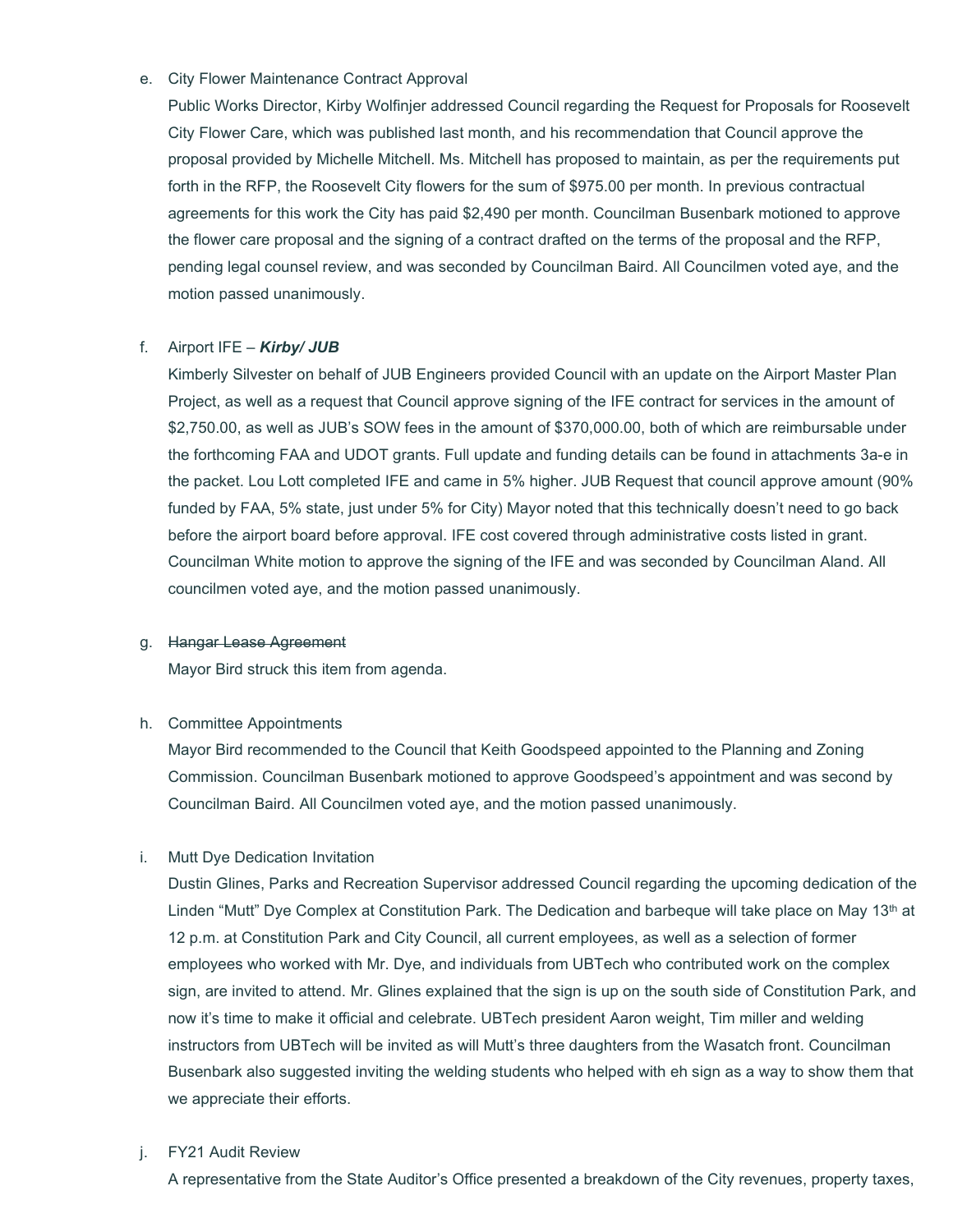general fund, and department budgets. The full report is available on the City's website and at the City Offices. The Auditor gave several recommendations including moving some City funds to different accounts for bookkeeping purposes. It was noted that the overall financial health of the City is excellent. Finance Officer, Rhonda Goodrich followed up and told the Council, "even though there were a lot of transitions and some difficulties, things will go a lot smoother this year."

k. City Cleanup Date Discussion

Mayor Bird informed the Council that Public Information Officer, Sunshine Bellon had gotten the word out to the public about the free dump days at  $K & K$ .

### 9. Purchase Orders & Financial Review

Patriot construction cost? Bus thought it was software and he was confused.

K&K issue can people call K& K instead of calling us (yes K& K will take requests from citizens directly then get with us) but we're still trying to help the public know what to do. Risk is still on the city but we have some overhead coverage now with rate adjustments concern that the city is doing a lot of work for K&K. Motion to approve bus, second by white.

## 10. City Manager Report

City Manager, Josh Bake addressed the Council about the City Admin Staff's efforts to build relationships with City Committees and improve cooperation. Mr. Bake also informed Council that the Nature Park Land Transfer between UBMC and Roosevelt City had been signed. Mr. Bake went on to provide an update on CIB funding that the city is perusing. We are currently working with engineers on funding packages through CIB and two that were submitted to division of drinking water. The CIB submission deadline is in June and funds would come in October. There was a brief discussion on completion of Hayden tank project and mention of the abandoned "R- Hill" one-million-gallon tank and the possibility of using it as an artistic venue. Lastly Mr. Bake provided an update on upcoming road projects. The City Streets Project will begin in May with the goal of being done by end of July.

### 11. Committee Reports

There were no committee reports.

# 12. Items for Future Discussion

Hal Huff addressed the council asking about the 800 South grass fire that recently occurred and asked what it would take to have someone shred it and get the weeds down? Mayor Bird responded to Mr. Huff that land owners are responsible for it but asked that Councilman Busenbark and Cloward asked to look into it and see if there was something the City could do to help. Councilman Baird made a statement City owned properties and brought up that they should be well maintained "if we are going to issue citations then we should be in compliance." Mr. Baird went on to inquire about who ensures City properties meet code and encouraged City staff to look into making that an additional responsibility of the compliance officer when we get one.

### 13. Closed Session *(as needed)*

No closed session was held during this meeting.